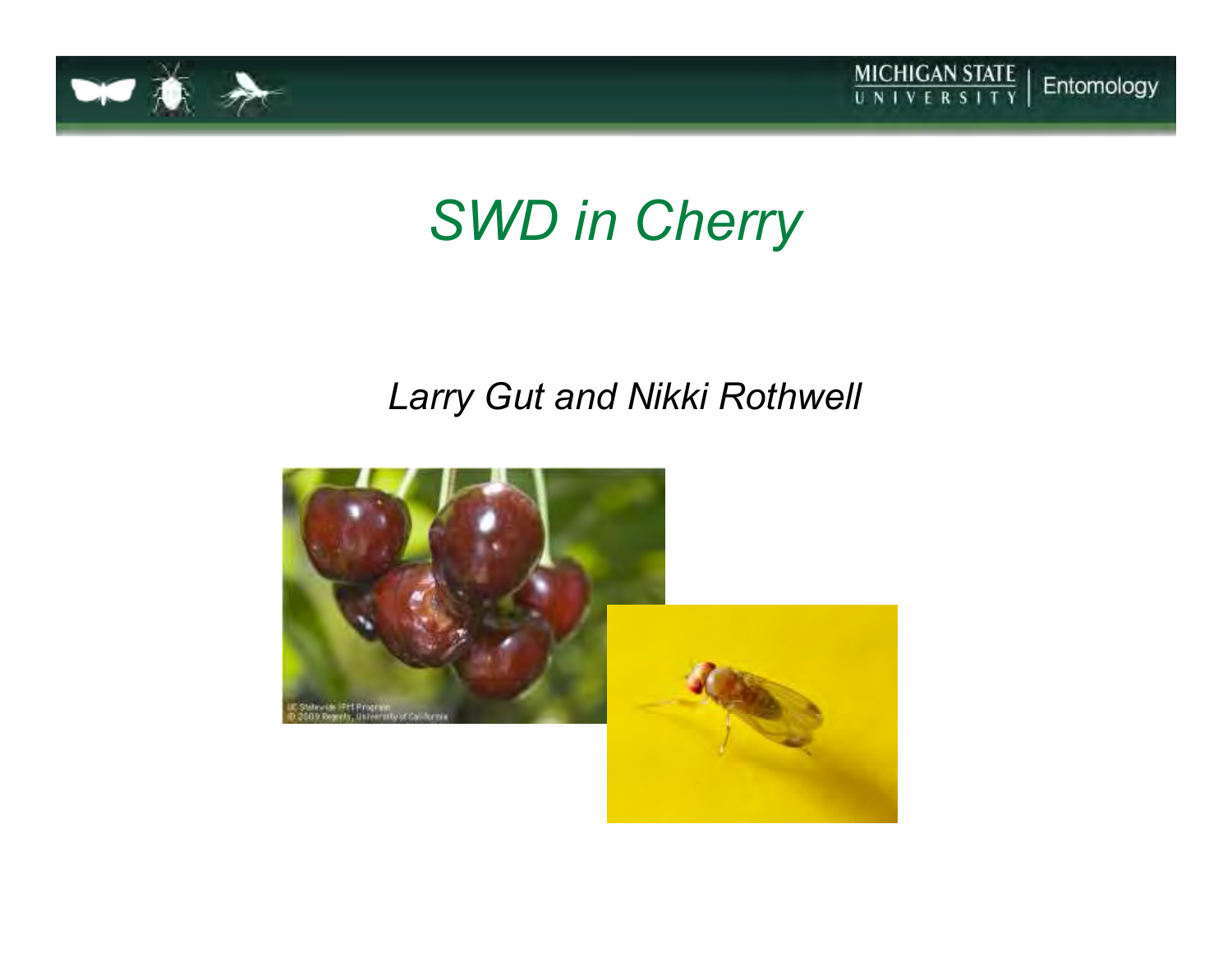**MICHIGAN STATE**<br>UNIVERSITY Entomology



SOURCE: British Columbia Ministry of Agriculture; University of Maine

**DAVID BUTLER/GLOBE STAFF** 

**more at www.ipm.msu.edu/SWD.htm**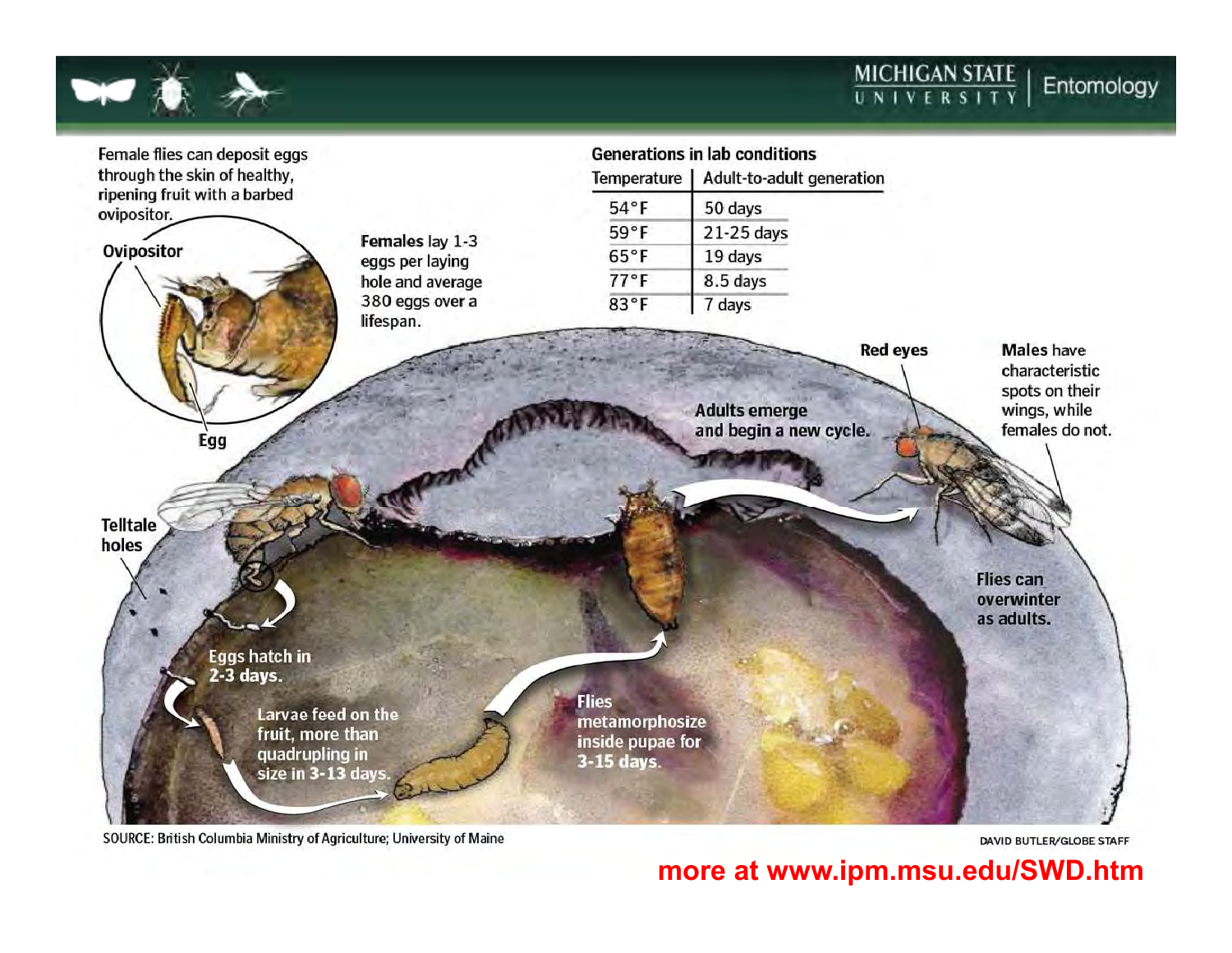



## *Spread of SWD*



**The Boston Globe and Hannah Burrack, NCSU**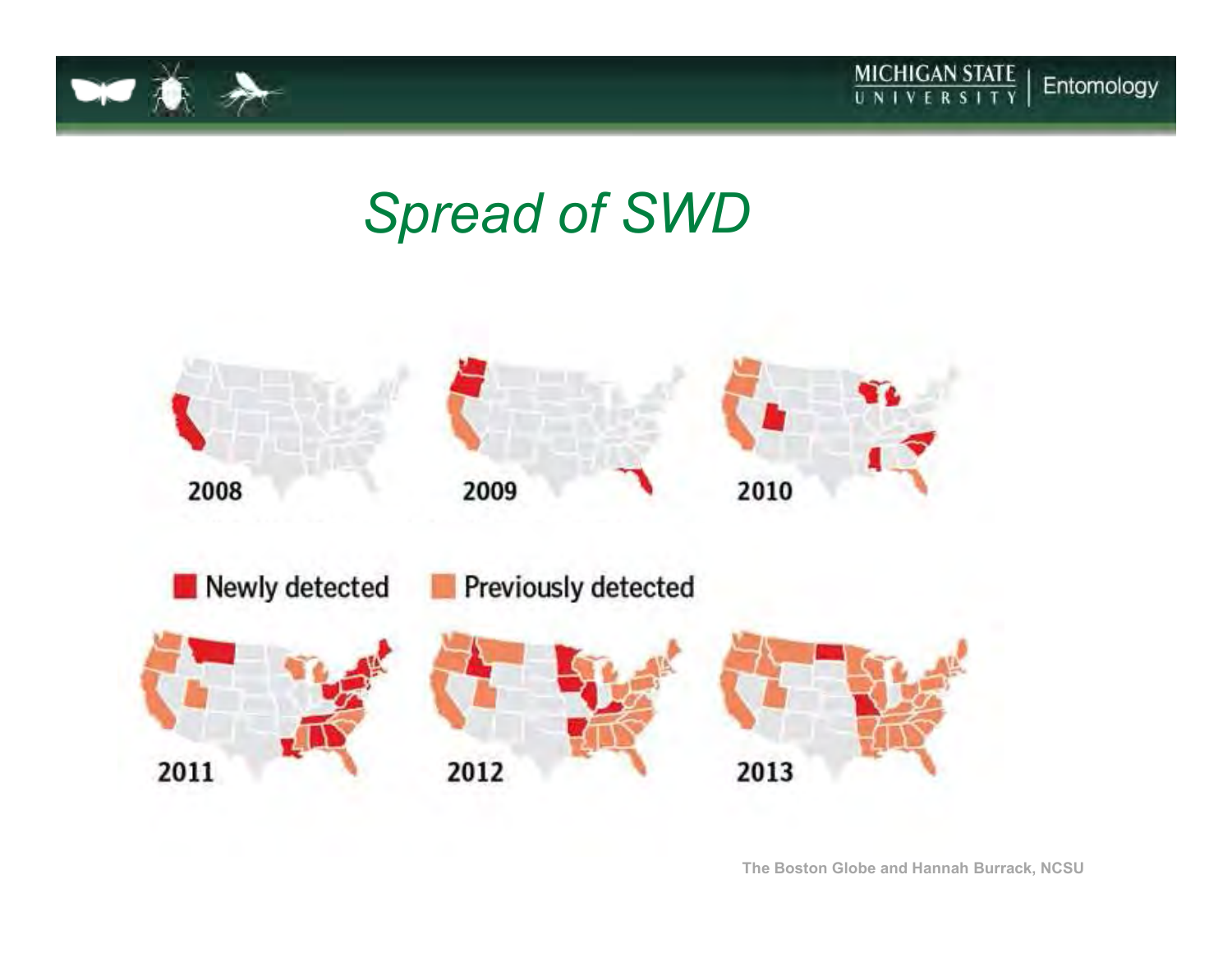

#### **Current MI distribution**

 Rufus Isaacs, Larry Gut, John Wise, Steve Van Timmeren, Keith Mason, Peter McGhee, Mike Haas, Nikki Rothwell, Karen Powers, Mark Longstroth, Carlos Garcia-Salazar, Bob Tritten, Diane Brown-Rytlewski, Jeanette Yaklin



Based on APHIS–confirmed samples sent through MSU Diagnostics

SWD first detected in



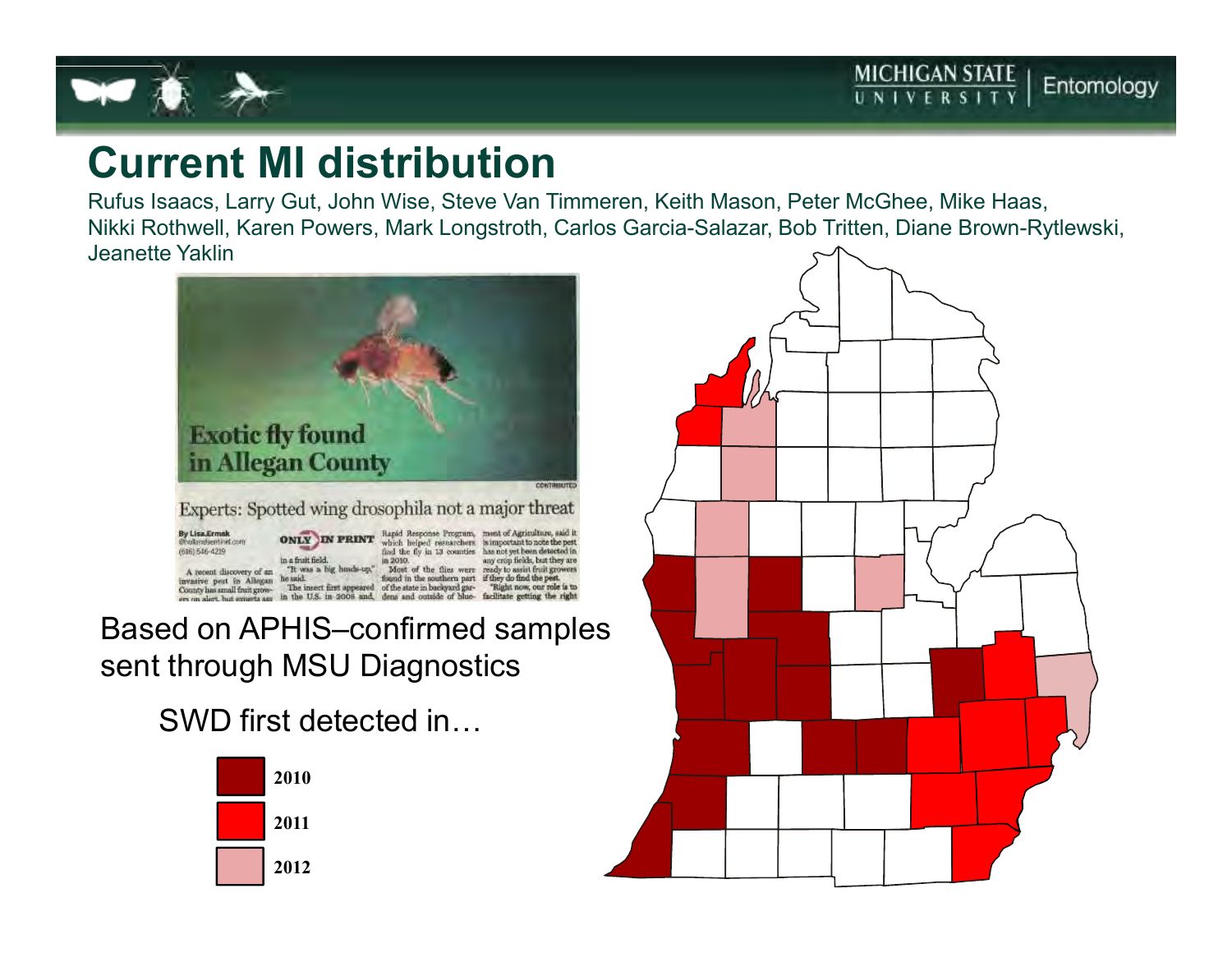

### 2013 Trapping Network



• Clear plastic container baited with yeast-sugar solution

MICHIGAN STATE

- $\bullet$  Over 60 traps deployed in 11 counties
- • Over 100,000 SWD captured and identified
- •Catches posted weekly online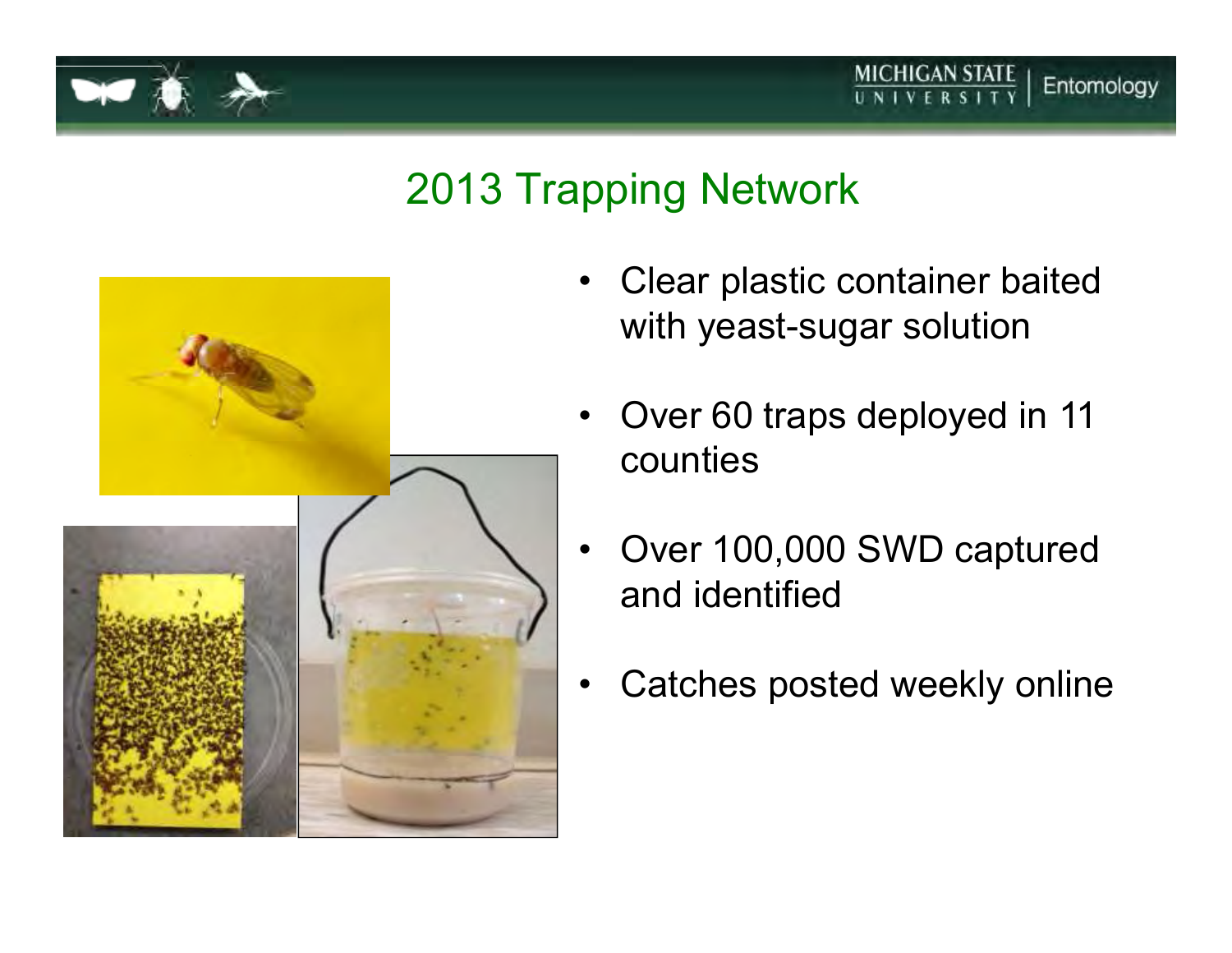

Extension **MICHIGAN STATE UNIVERSITY** About © Counties m Home **自 Events** 4-H&Youth Agriculture **Natural Resources Business** Community v Family Food & Health Lawn & Garden Michigan spotted wing Drosophila report for July 30, **News** 2013 Sign up for **MSUE News** Sharp increase in spotted wing drosophila captures in the past week in southern Find an **MSUE** Michigan counties, and first detection of infestation in unsprayed cherries. Expert Posted on July 30, 2013 by Karen Powers, and Nikki Rothwell, Michigan State University Extension **HICHIGAN STATE UNIVERSITY LEGI**  $9$ in it Tweet  $\frac{1}{11}$  Share  $\frac{1}{2}$  +1 **BOOKSTO** Like 5 Adult spotted wing Drosophila <a>
<a>
<a>
<a>
(SWD)</a>
catch has increased over the past week, from an average of 1.6 flies</a>
</a>
the past week, from an average of 1.6 flies Connect with experts around the country: per trap to 8.2 flies per trap. These are the averages across all of the 120 traps in our Michigan State University Extension SWD Monitoring Network over the past week, where 26.4 percent of the traps were Ask an extension Expert positive for SWD, down slightly from 30.2 percent last week. **SEE HOW SPARTANS** However, these summary numbers do not reflect the much higher levels of SWD activity observed in the **MAKE A DIFFERENCE** southern part of the monitoring network, particularly in southwest Michigan. This can be seen by the IN MICHIGAN average catch in northwest Michigan traps being 0.2 SWD per trap compared with 13.5 SWD per trap in those traps located in the rest of the state, mainly southwest and west central Michigan. In these regions, we are also observing a switch in the number of male and female flies captured in the traps, with two to three times more females than males. In some traps this was even more extreme; for example, one trap caught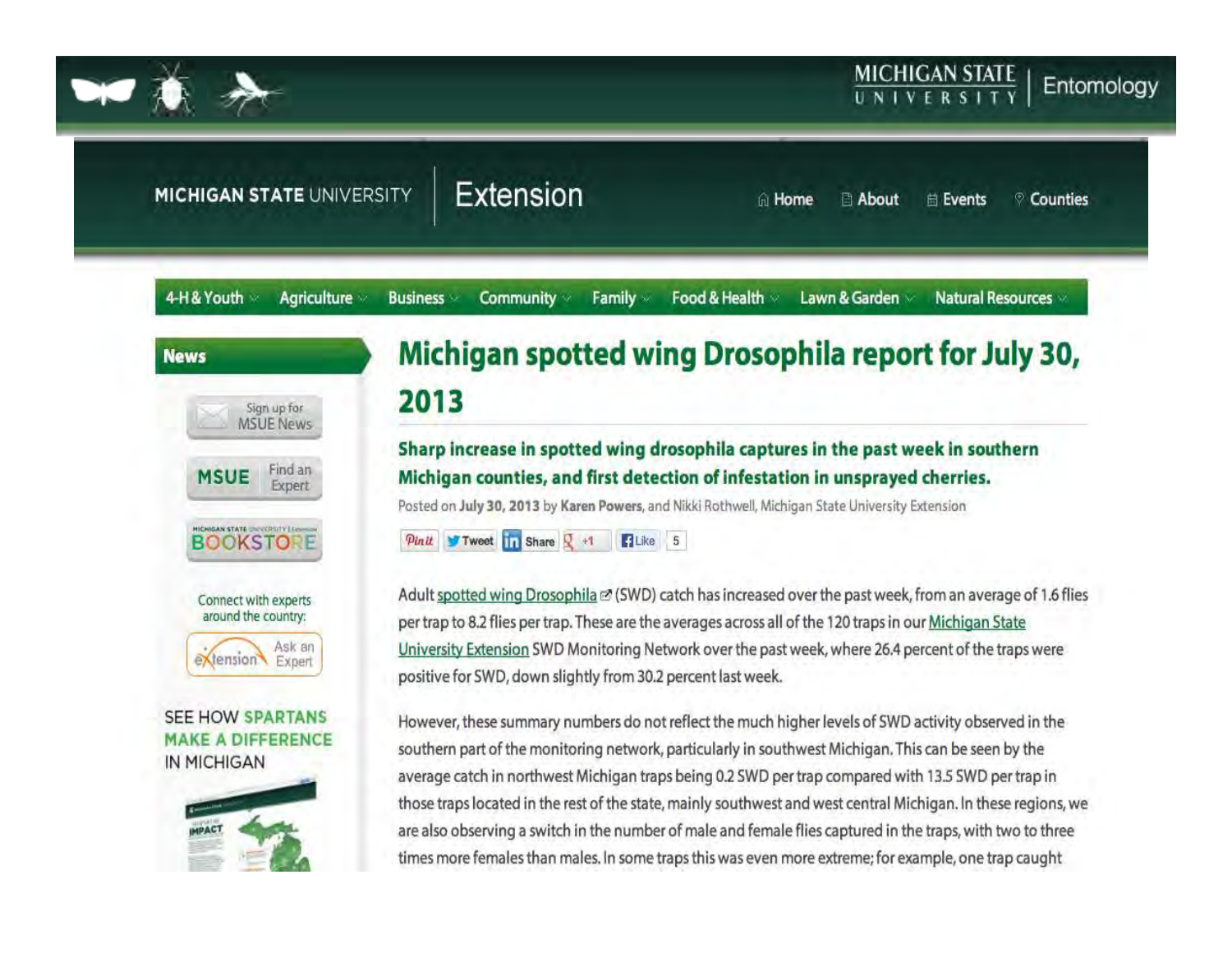

### Comparative catch in 4 cherry production regions

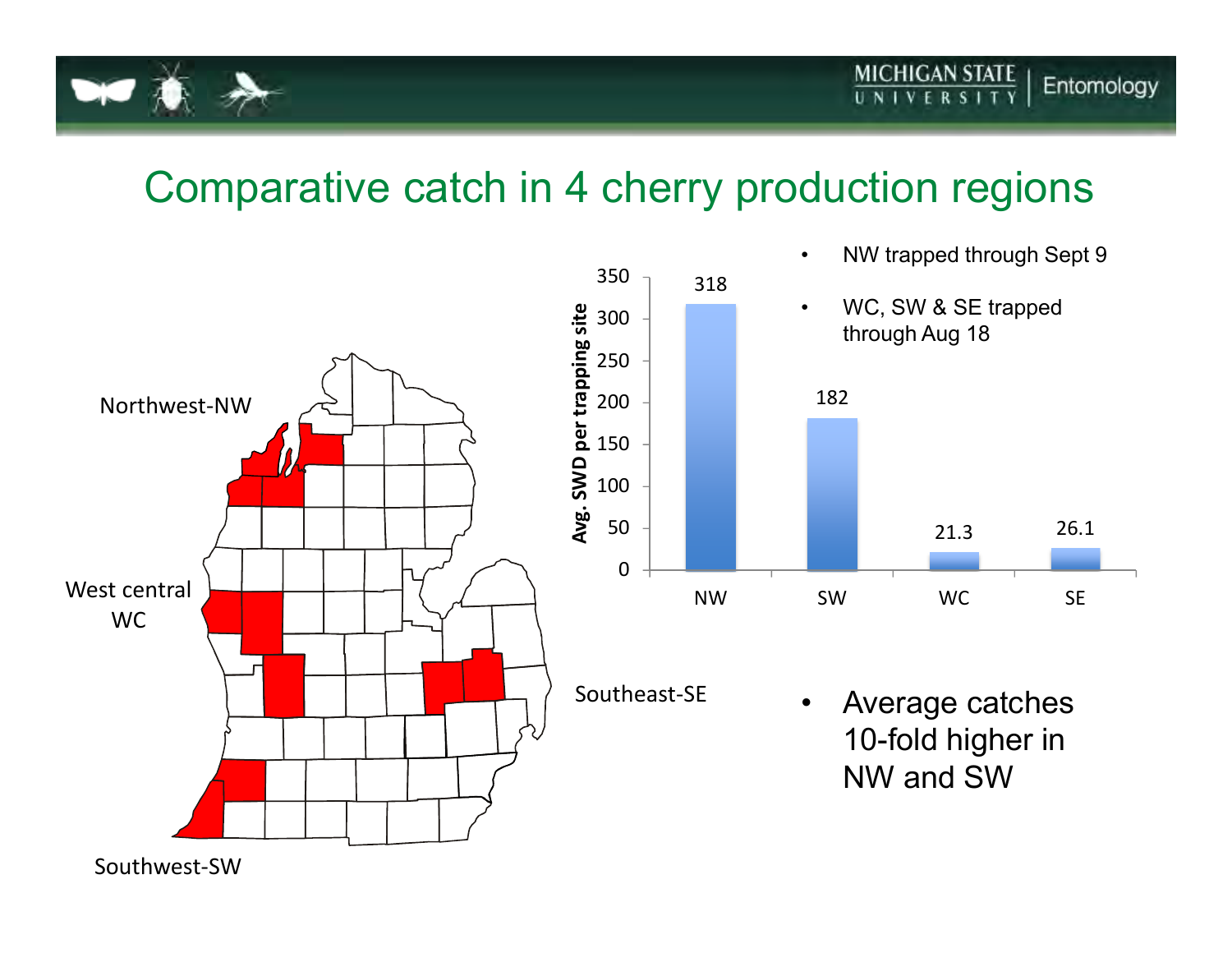

### Comparative catch by region and production system

| Crop         | Region                   | <b>Number</b><br>of sites | Average<br>SWD/site |
|--------------|--------------------------|---------------------------|---------------------|
| Cherry       | <b>NW</b>                | $\overline{34}$           | 318.0               |
|              | <b>SW</b>                | 9                         | 182.0               |
|              | WC                       | $\overline{6}$            | 21.3                |
|              | <b>SE</b>                | $\overline{7}$            | 26.1                |
| <b>Berry</b> | NW                       | 17                        | 519.9               |
|              | <b>SW</b>                | 34                        | 227.3               |
|              | WC                       | 7                         | 6.5                 |
|              | <b>SE</b>                | 3                         | $\overline{21.7}$   |
| Grape        | <b>NW</b>                | 12                        | 117.7               |
|              | SW                       | $\overline{5}$            | 270.7               |
| Peach/Plum   | <b>SW</b>                | $\overline{3}$            | 28.0                |
|              | WC                       | 1                         | 9.0                 |
| Apple        | <b>WC</b>                | 5                         | 10.8                |
|              | $\overline{\mathsf{SE}}$ | 5                         | 7.2                 |



- • NW trapped through Sept 9
- • WC, SW & SE trapped through Aug 18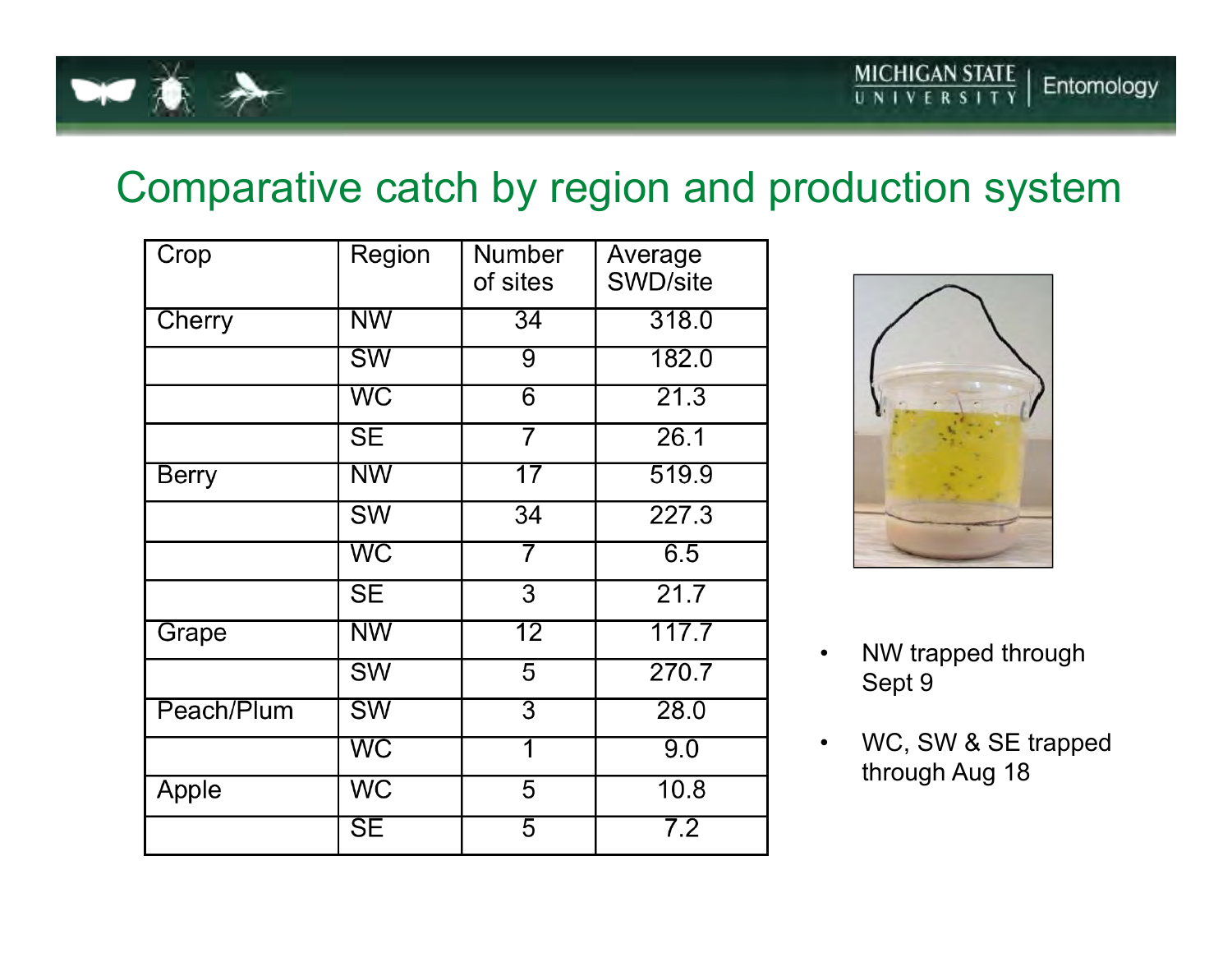

#### *2013 bait comparison to improve SWD capture*



*Data courtesy of Isaacs et al.*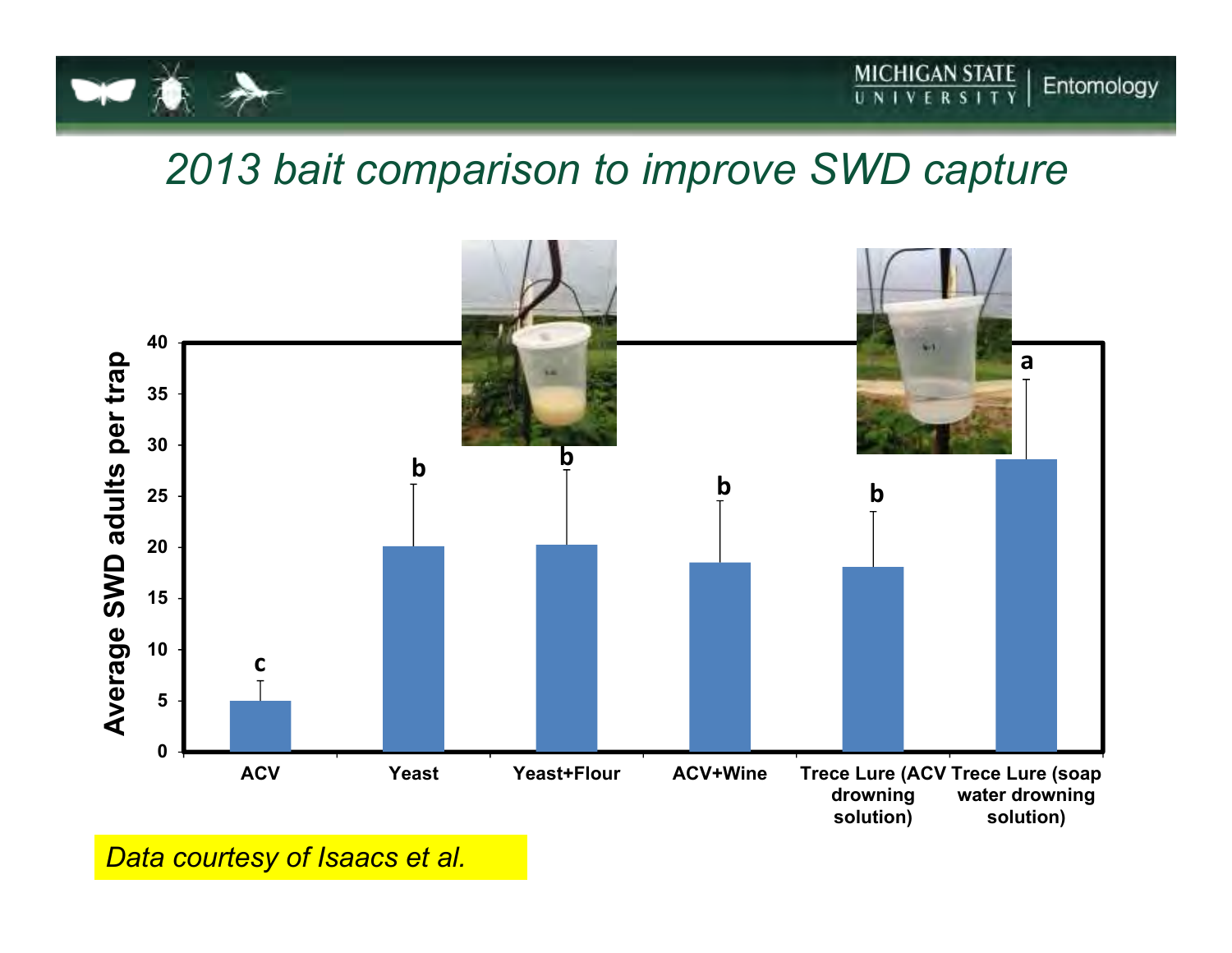## Susceptibility of cherries to SWD



- $\bullet$  Five fruits placed into deli containers with 5 female and 5 male SWD
	- Unripe cherries (green)
	- Ripening cherries (pink)
	- Ripe cherries (red for tarts and dark red for sweets)
- •4 replicates



**MICHIGAN STATE** 

UNIVERSI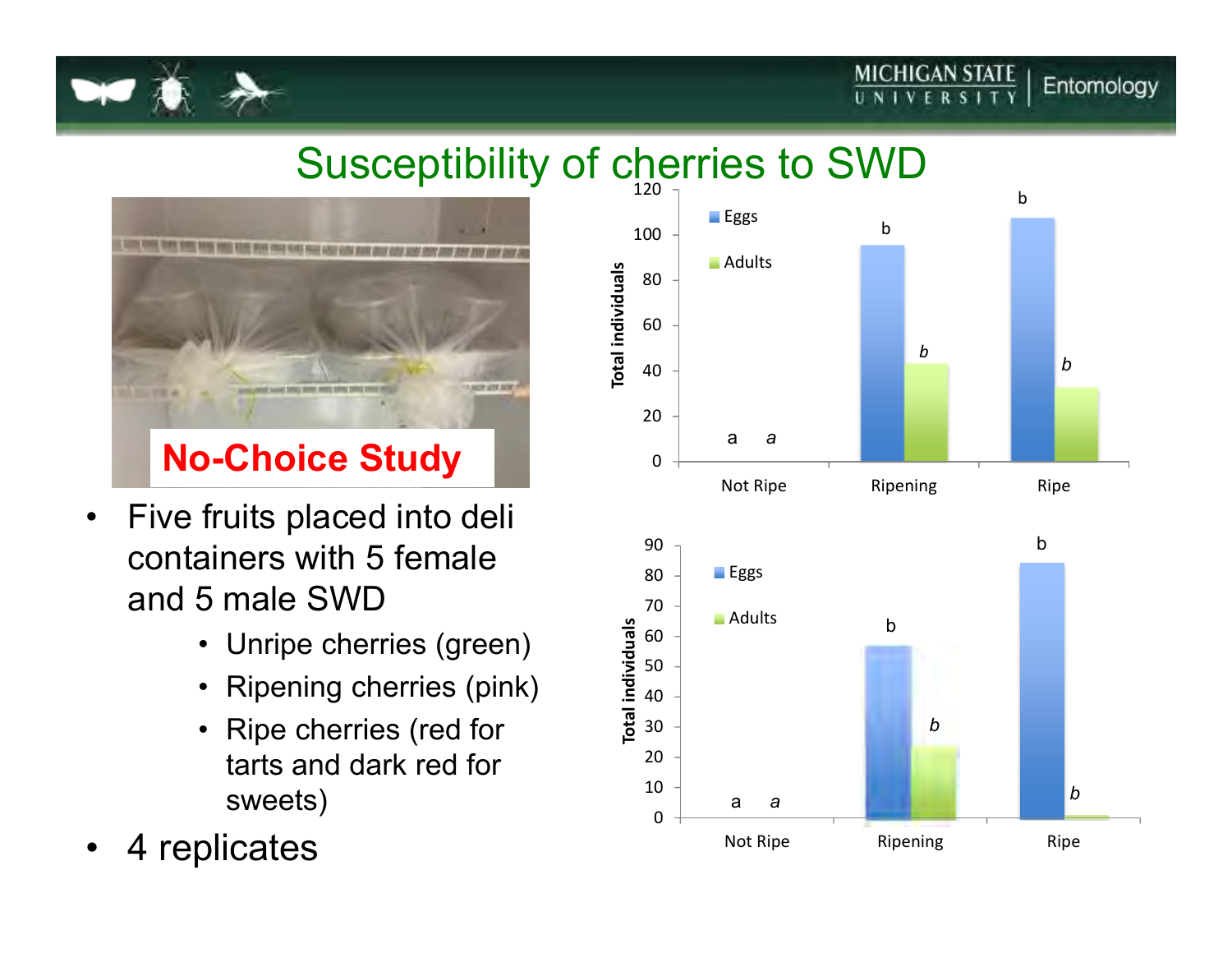



# *Sampling fruit for SWD*

- •Gather cherries (1 lb) into a ziplock bag.
- Pour salt solution (1 cup/gallon) over cherries.
- •Wait an hour, and count SWD larvae.



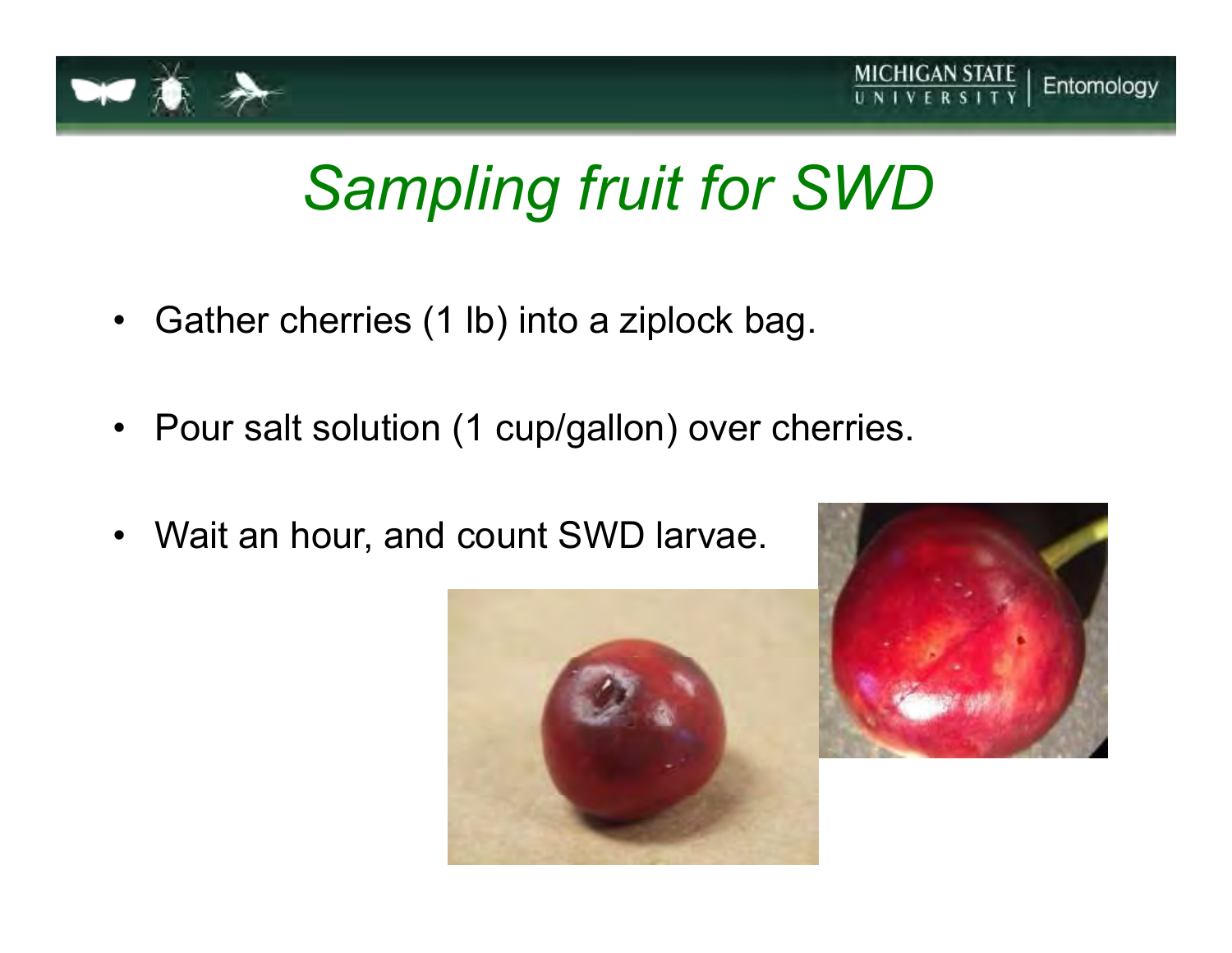

#### Timing of SWD activity in cherry, 2013



Larvae were not detected in fruit samples prior to harvest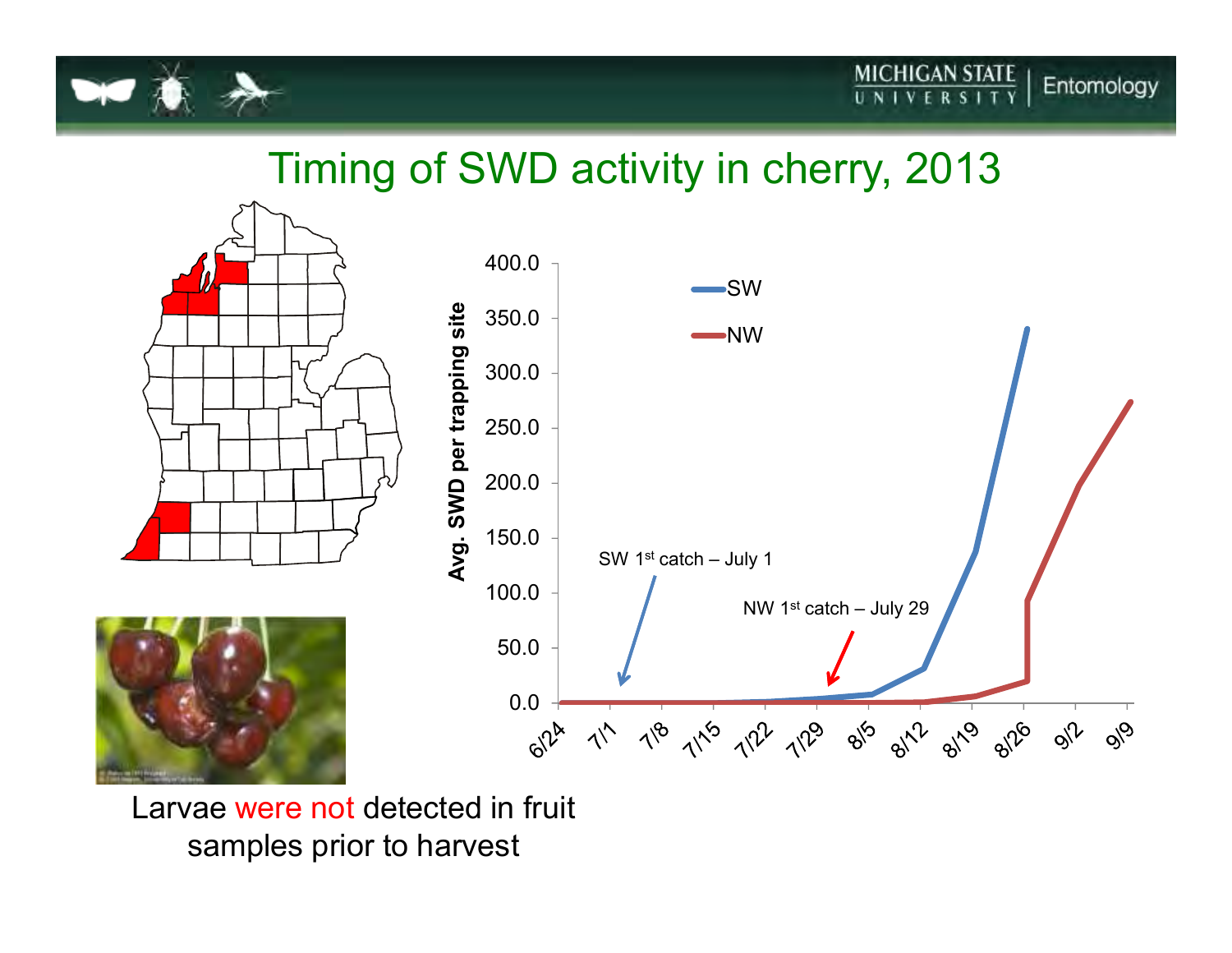

#### Timing of SWD activity in MI cherry

 $\frac{\text{MICHIGAN STATE}}{\text{UNIVERSITY}}$ 

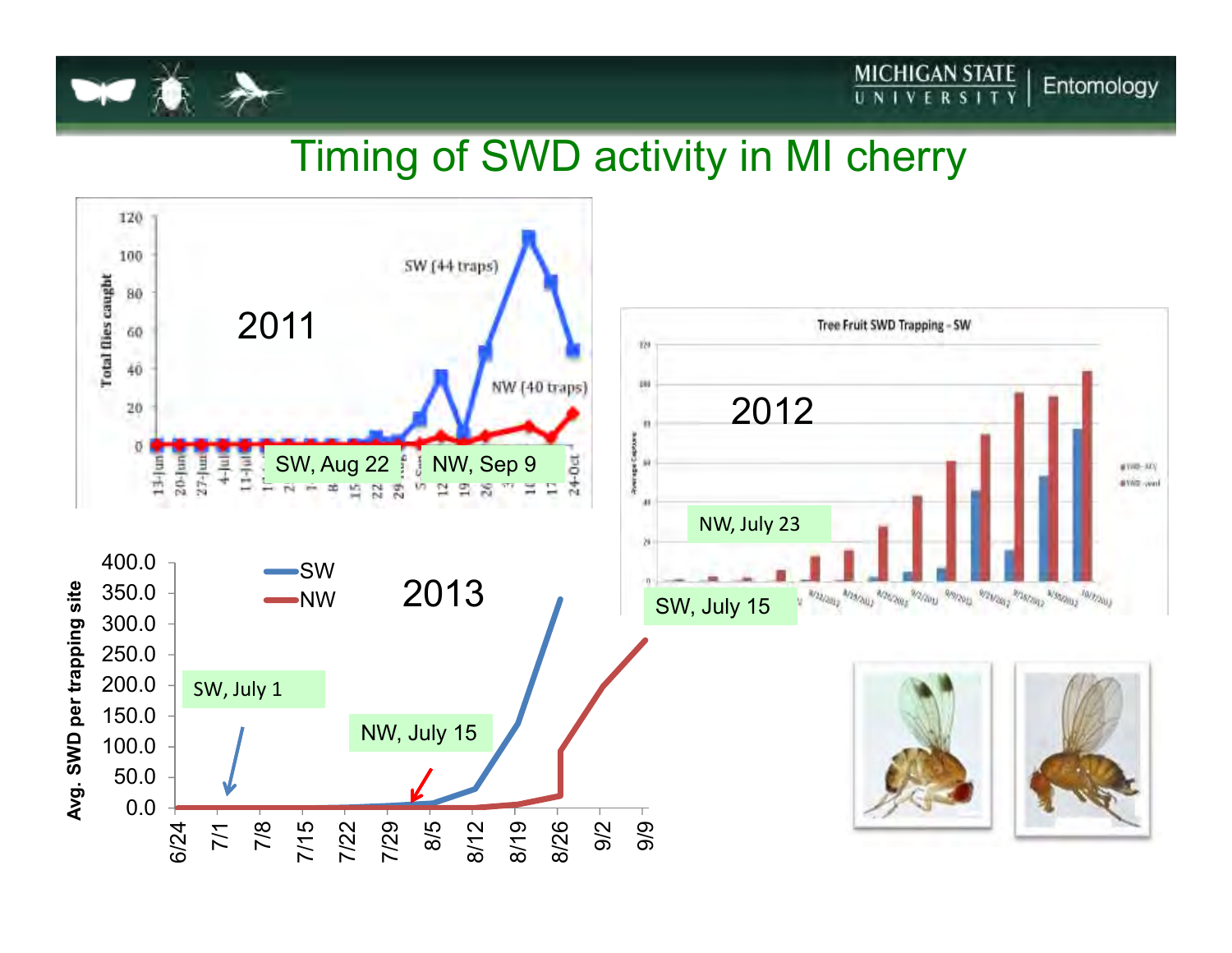

#### Field-based insecticide bioassays

•



- $\bullet$  Treatments applied to cherry trees with airblast sprayer.
- • Cherries collected 1 and 7d posttreatment.
	- 5 cherries placed in container

 Add 5 male, 5 female SWD – hold for 7d.

 Count larvae/pupae after 9d, calculate % mortality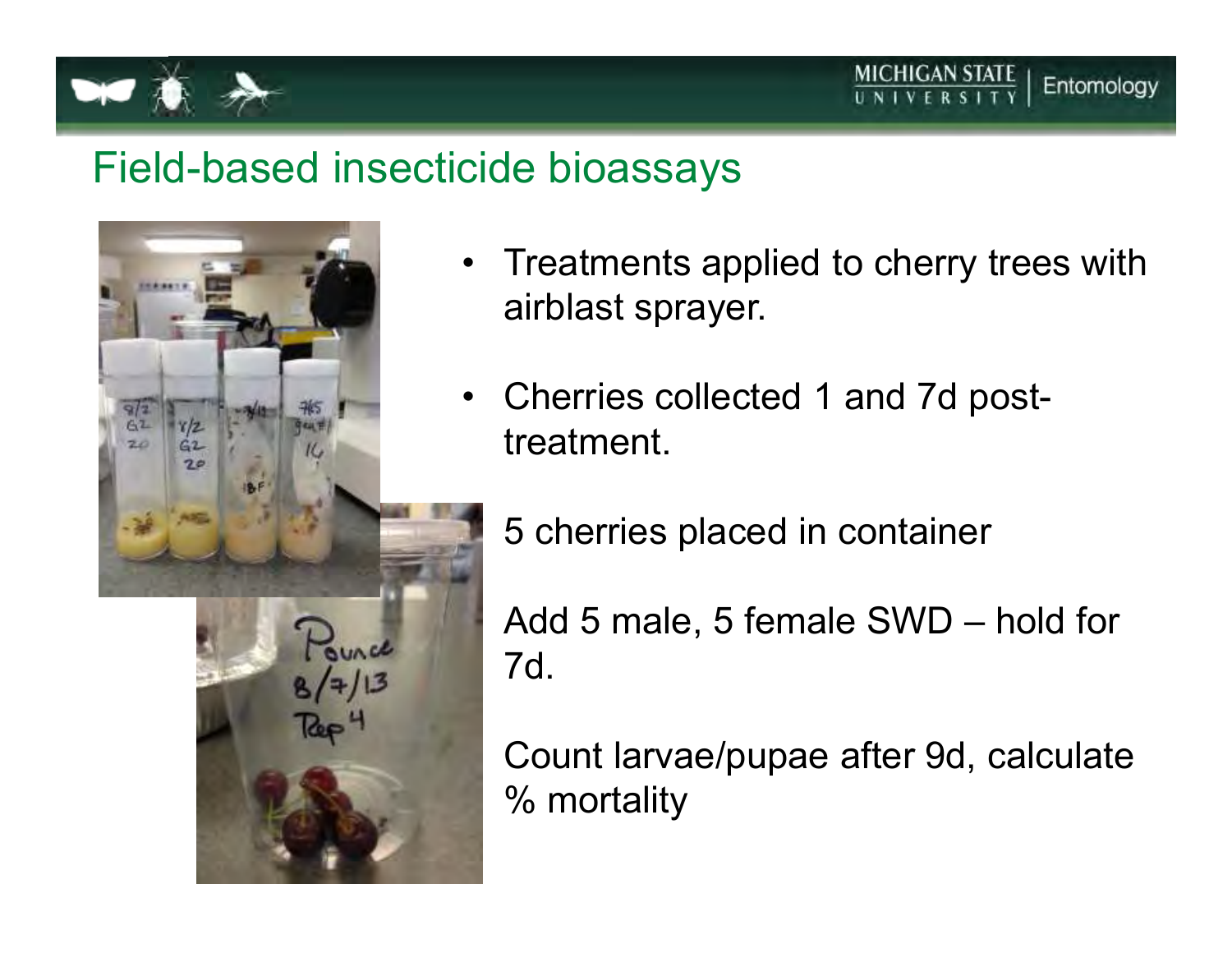

**MICHIGAN STATE**<br>UNIVERSITY Entomology



 $\bullet$  Assail and Movento provided highest levels of control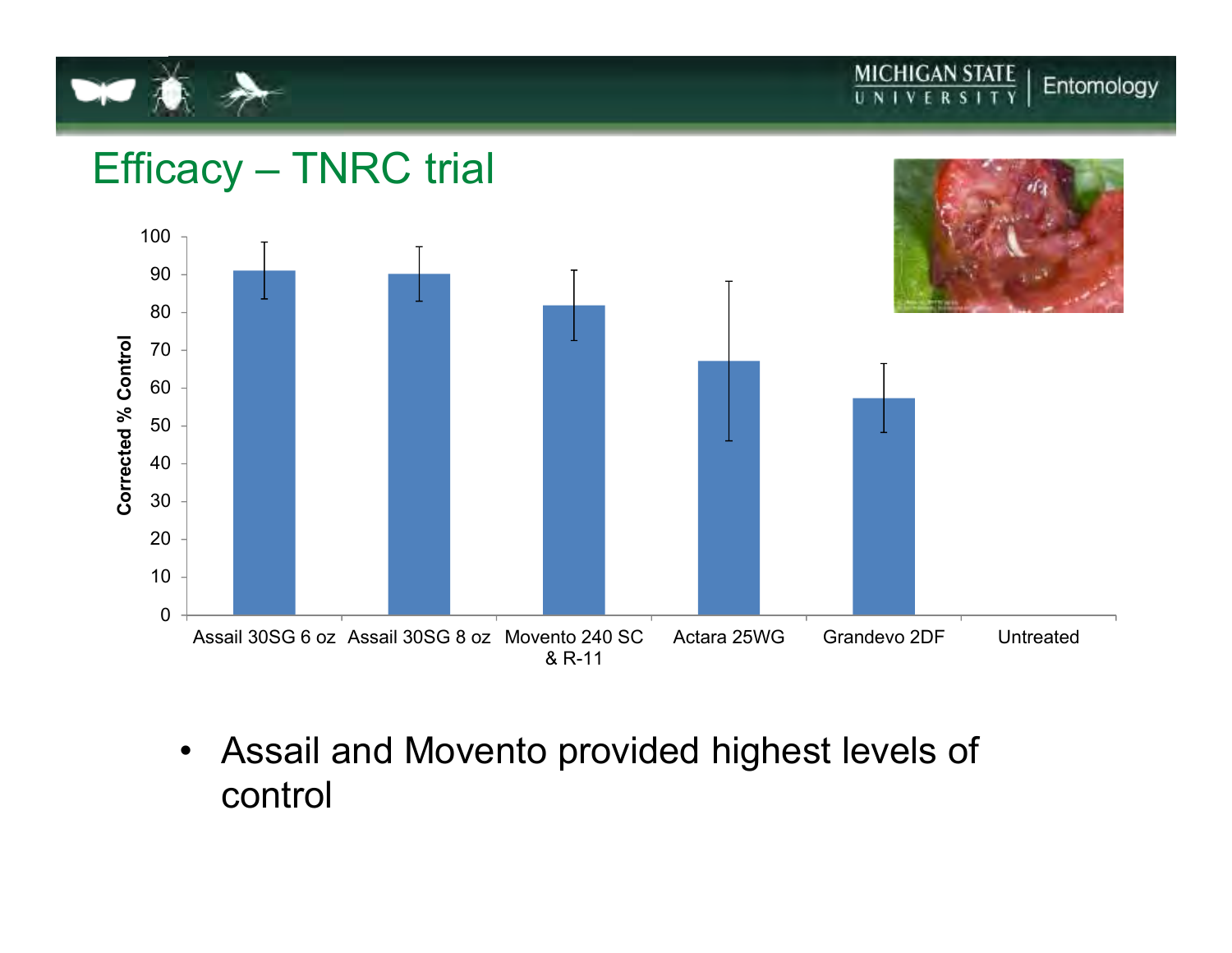

 $\frac{\text{MICHIGAN STATE}}{\text{UNIVERSITY}}$ Entomology

#### Efficacy – NW trial



- •Sevin was ineffective
- $\bullet$ Delegate and Imidan provided highest levels of control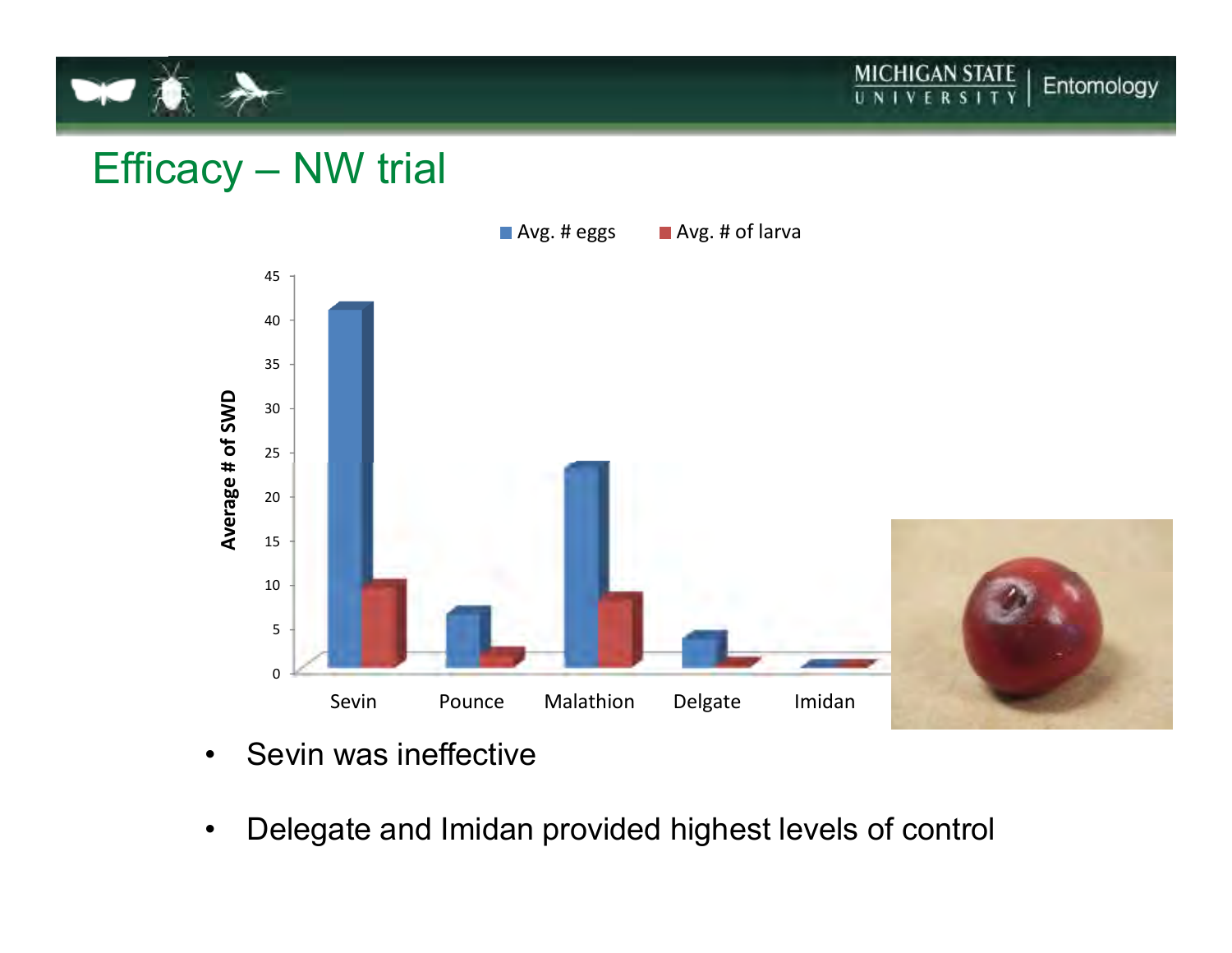

#### *Control of CFF and Drosophila in tart cherry-2011*

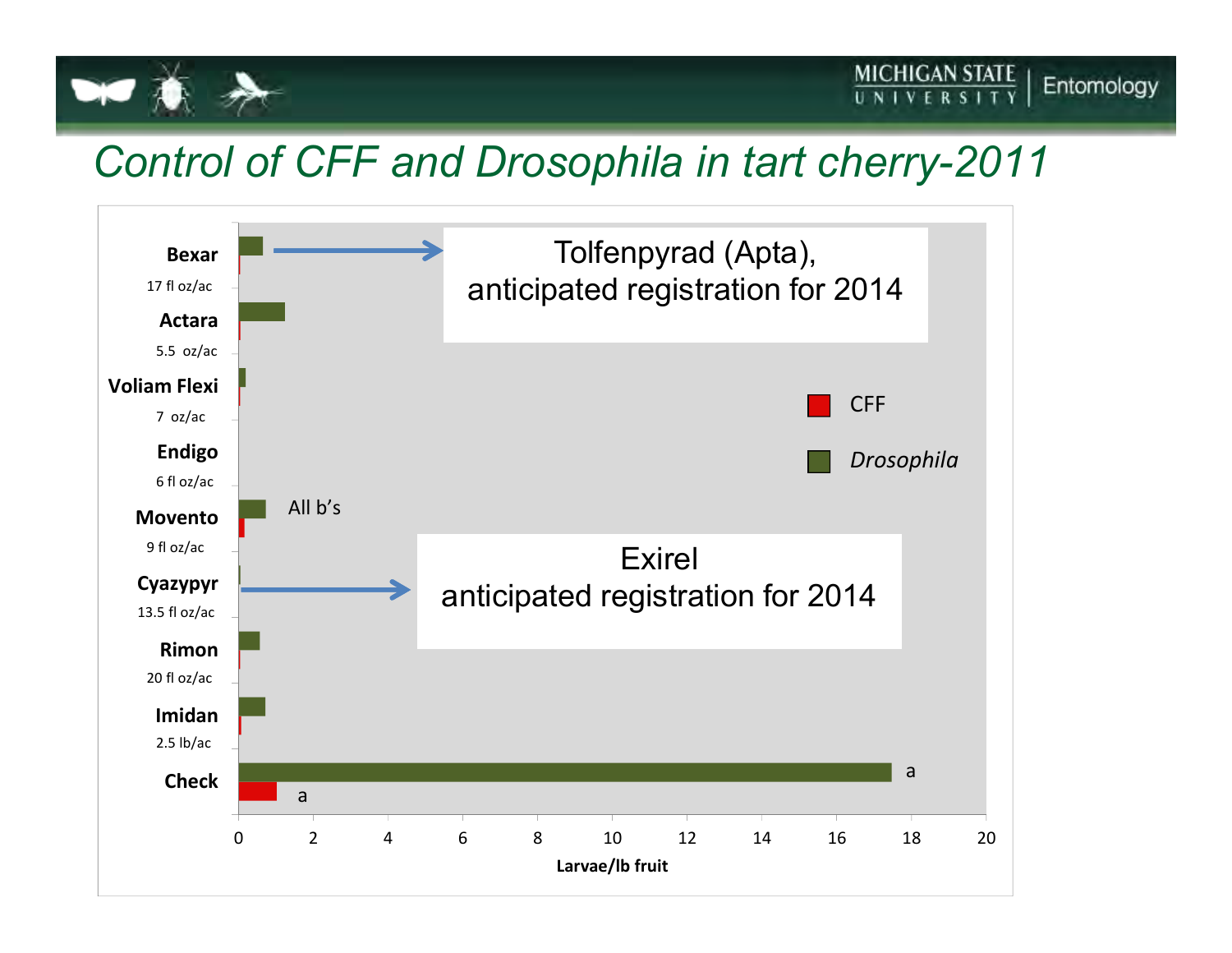

#### *2013 SWD working group insecticide rankings*



**Most effective:** Imidan, Delegate, Mustang Max, Danitol, Lannate**Very effective:** Malathion, Brigade/Bifenture, Hero**Shorter residual:** Entrust, Pyganic, Assail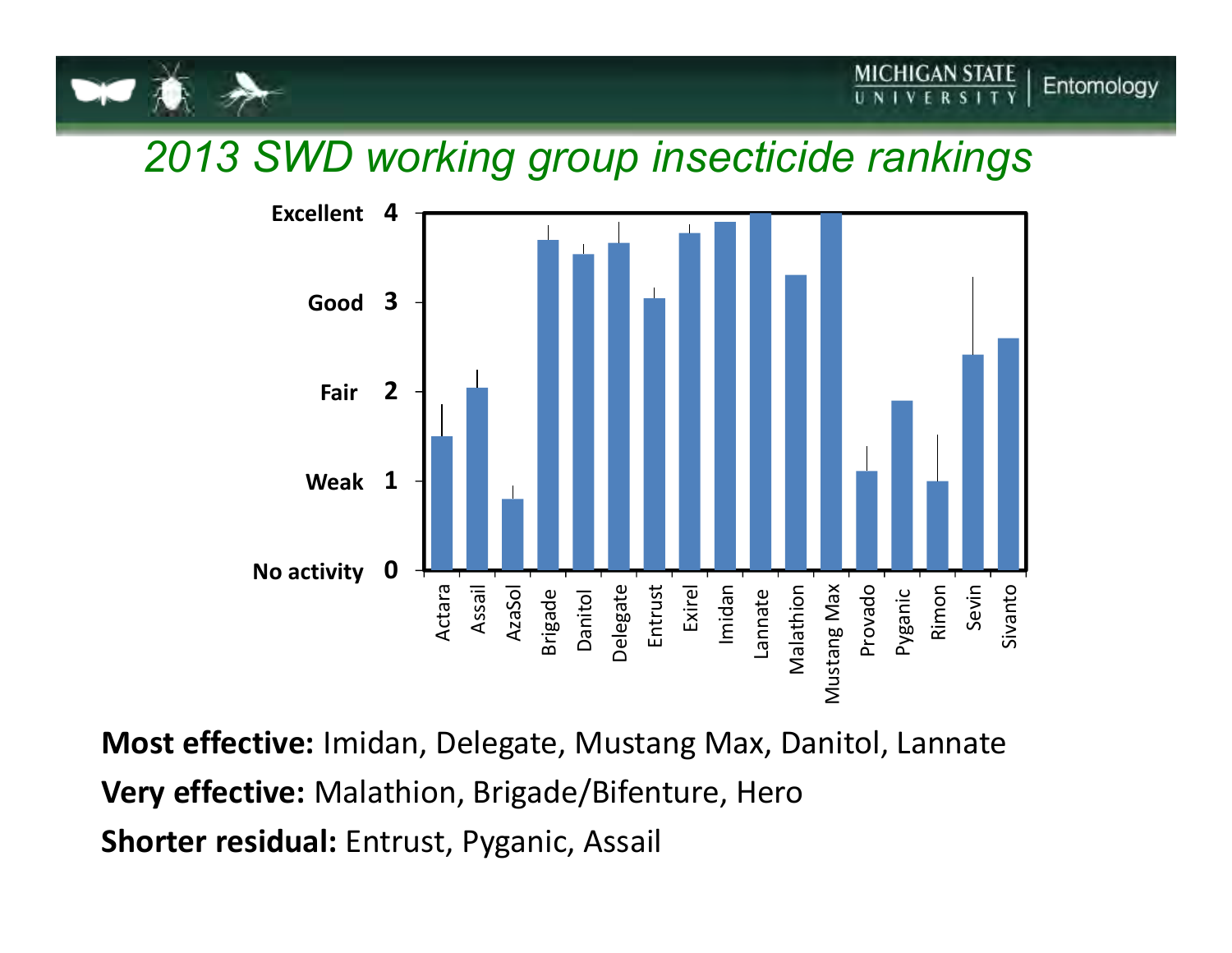

## Rain has severe impact on efficacy



*0.8 inches of rain on treated bushes1 day after application Data courtesy of Isaacs et al.*

**MICHIGAN STATE**<br>UNIVERSITY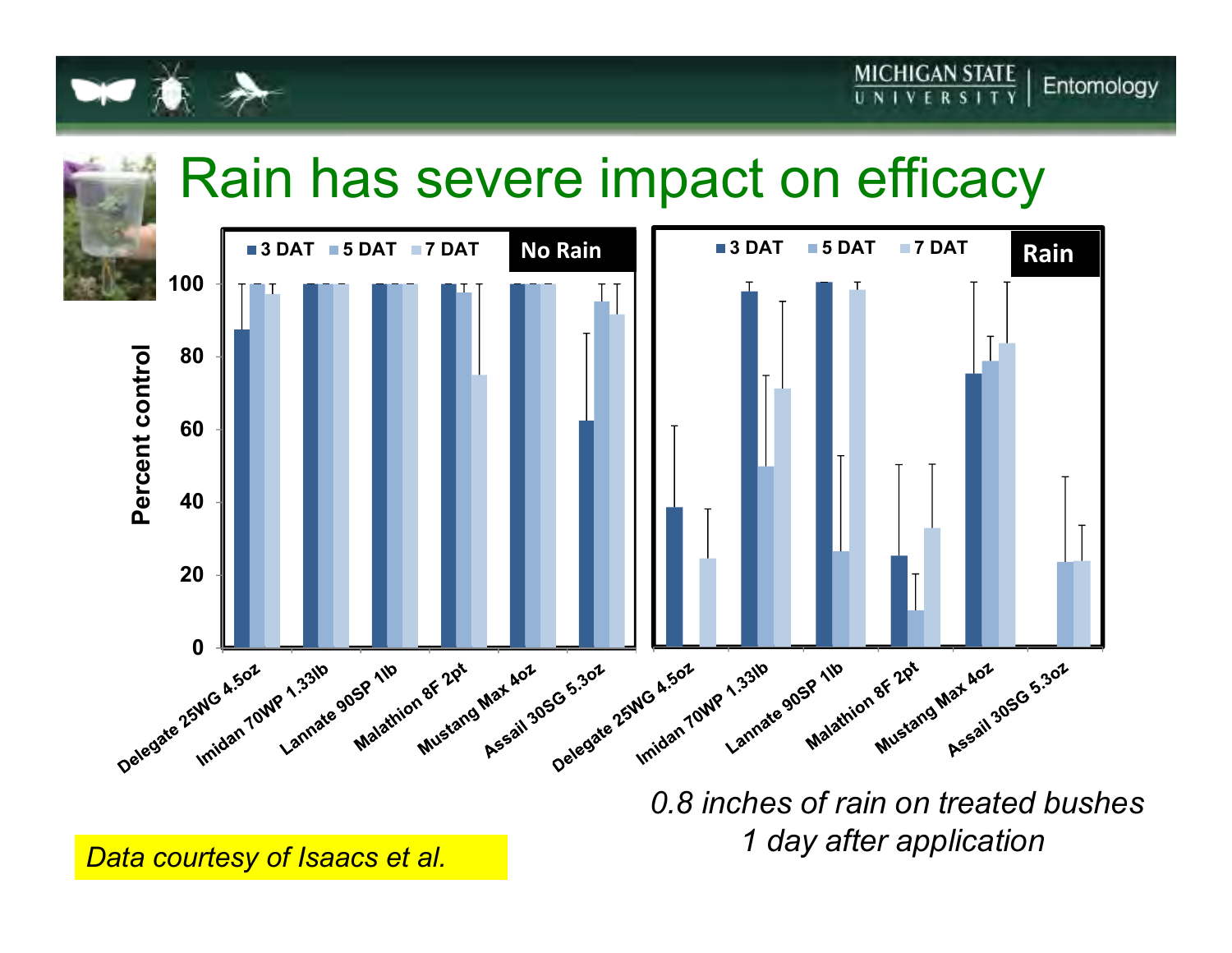



#### Keeping the MI cherry industry informed

- •Weekly reports in MSU AgNews (12 articles)
- $\bullet$ **Presentations**
- $\bullet$

# Fruit Pest Management Guide<br>Michigan spotted wing Drosophila report for July 23, 2013

#### Spotted wing drosophila fly captures are increasing sharply at some sites. Some still have no catch, and first spotted wing Drosophila catch is reported in northwest Michigan.



Posted on July 23, 2013 by Nikki Rothwell, and Karen Powers, Michigan State University Extension

Pintt Tweet 11 Share  $8*1$ **B** Like  $O$ 

| <b>INSECTS</b>                                                                                        |                                      | <b>INSECTICIDES</b>                                                                |  |
|-------------------------------------------------------------------------------------------------------|--------------------------------------|------------------------------------------------------------------------------------|--|
| Obliquebanded leafroller                                                                              | See "Third Cover"                    | 9. Imidan 70 W (2.125 lb)                                                          |  |
| Cherry fruit fly                                                                                      | See "Third Cover"                    | <b>35.</b> Pounce 25 WP (12.8 oz)                                                  |  |
| Spotted wing drosophila <sup>1</sup>                                                                  | 9e, 35, 44g, 64e, 72f, 73g, 85e, 86e | 44. Danitol 2.4 EC (21.3 oz)                                                       |  |
| <b>Comments:</b>                                                                                      |                                      | 64. Entrust 80 WP (1.25 - 2.5 oz) $\triangle$ RR<br>72. Rimon 0.83 EC (20 - 40 oz) |  |
| <sup>1</sup> See "Invasive and Emerging Pests" section for information on spotted<br>wing drosophila. |                                      | <b>73.</b> Baythroid XL (2.4 - 2.8 oz)                                             |  |
|                                                                                                       |                                      | 85. Delegate 25 WG (4.5 - 7 oz) (6 - 7 oz for SWD) RR                              |  |
|                                                                                                       |                                      | 86. Mustang Max 0.8 EC (4 oz)                                                      |  |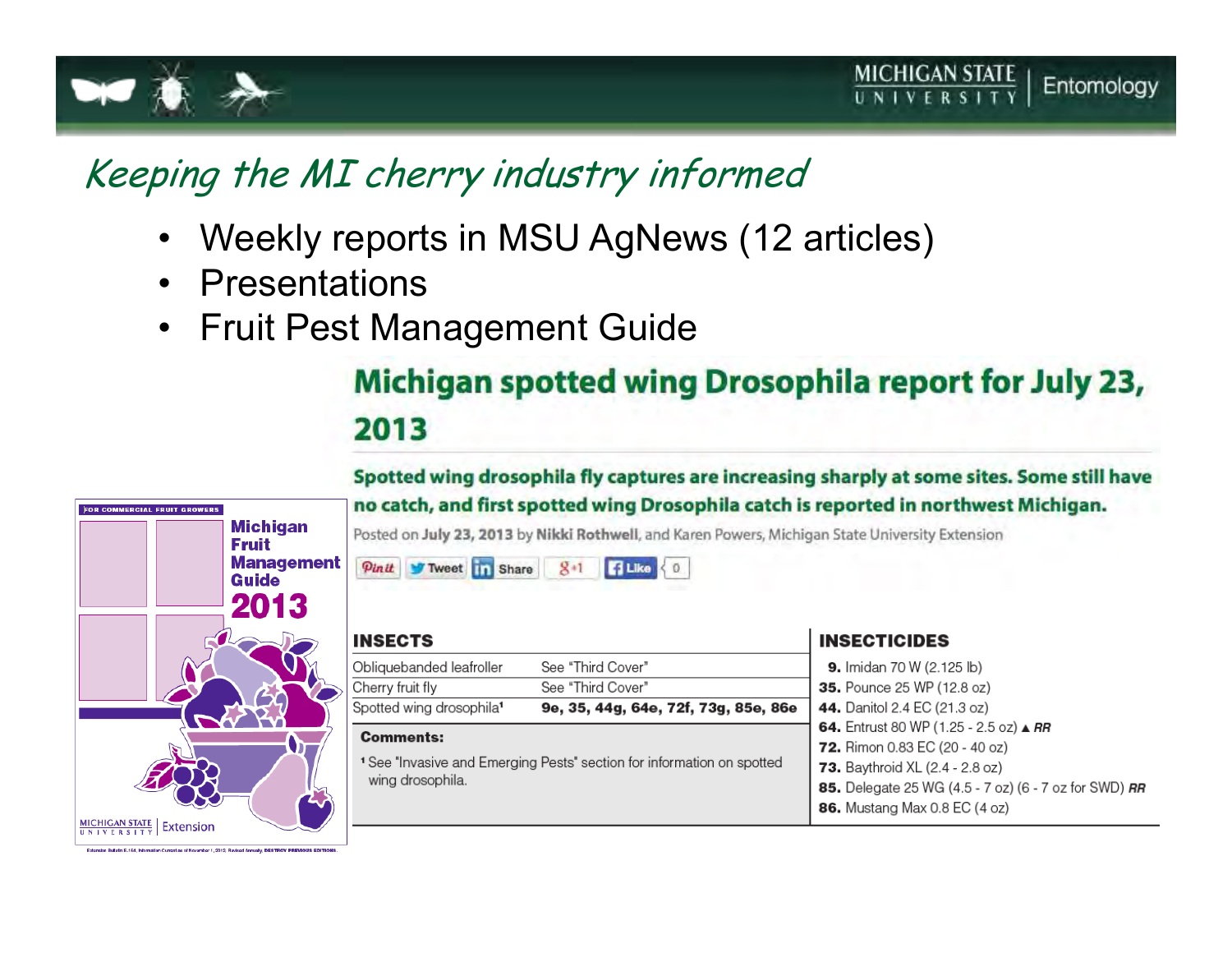

### *Control of Drosophila in Tart Cherry*

- $\bullet$ Know when SWD are present
- •Use effective rates of effective products.
- •Know the seasonal limits, PHI, REI, etc.
- •Reapply after rain.

#### INSECTS

Obliquebanded leafroller

Cherry fruit fly

Spotted wing drosophila

See "Third Cover"See "Third Cover"

**9e, 35, 44g, 64g, 72g, 73g, 85e, 86g** 

#### Comments:

See "Invasive and Emerging Pests" section for information on spottedWing drosophila.



**MICHIGAN STATE** 

UNIVERS

Entomology

#### **9.** Imidan (2.125 lb)**35.** Pounce 25 WP (12.8 oz)**44.** Danitol 2.4 EC (21.3 oz)**64.** Entrust 80 WP (1.25-2.5 oz)**72.** Rimon 0.83 EC (20-40 oz)**73.** Baythroid XL (2.4-2.8 oz)**85.** Delegate 25 WG (4.5-7 oz)**86.** Mustang Max 0.8 EC (4 oz) *INSECTICIDES PHI 7d7d7d7d14d8d3d3d*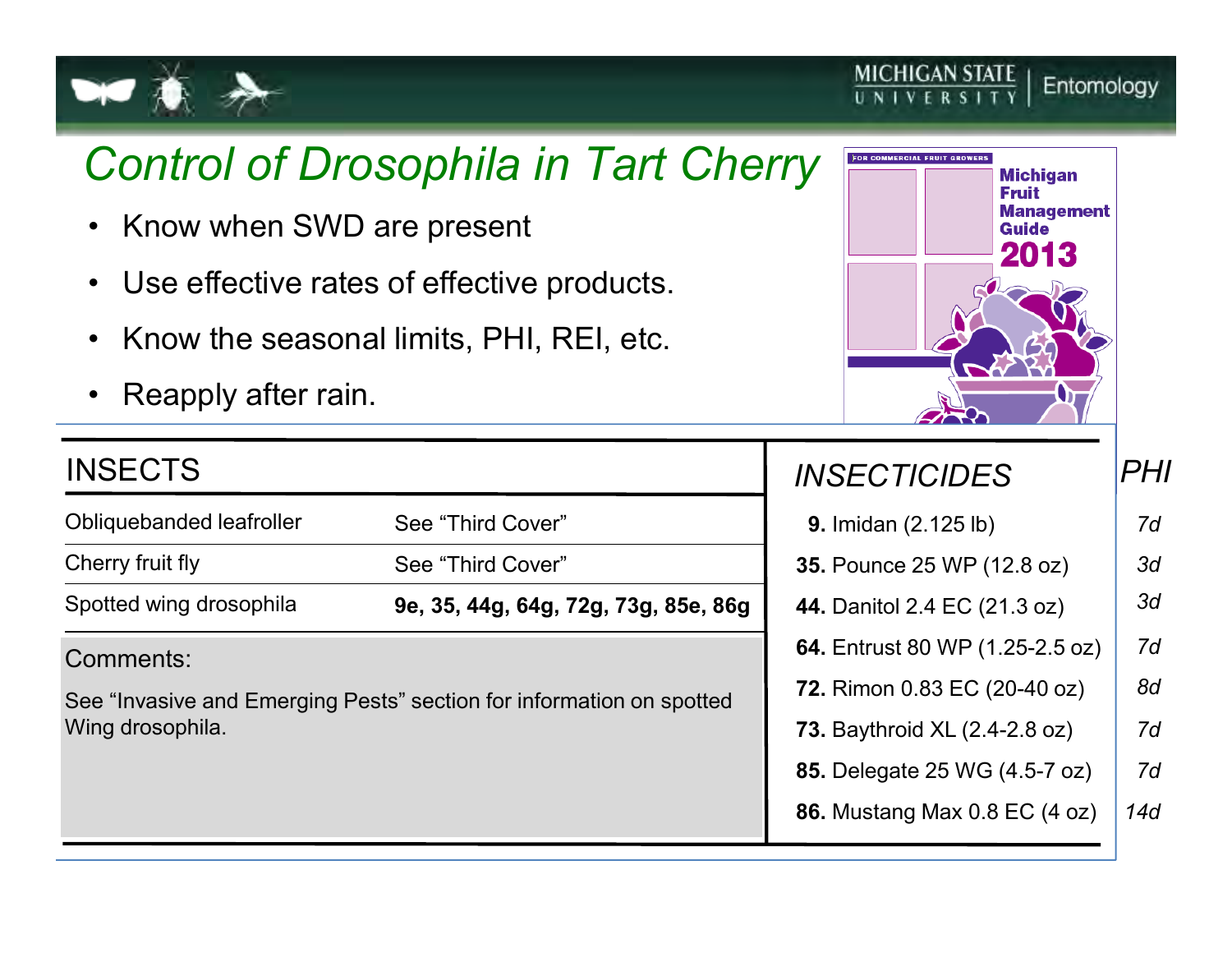

#### Foreign exploration for natural enemies

#### **Larval Parasitoids**





Photo: Xingeng Wang

*Asobara sp.*(Braconidae) *Ganaspis sp.*(Figitidae)

#### **Pupal Parasitoids**





*Trichopria sp.*(Diapriidae)

*Pachycrepoideus sp.*(Pteromalidae)

J. Miller, Shearer, B. Miller, Walton, Daane, Wang

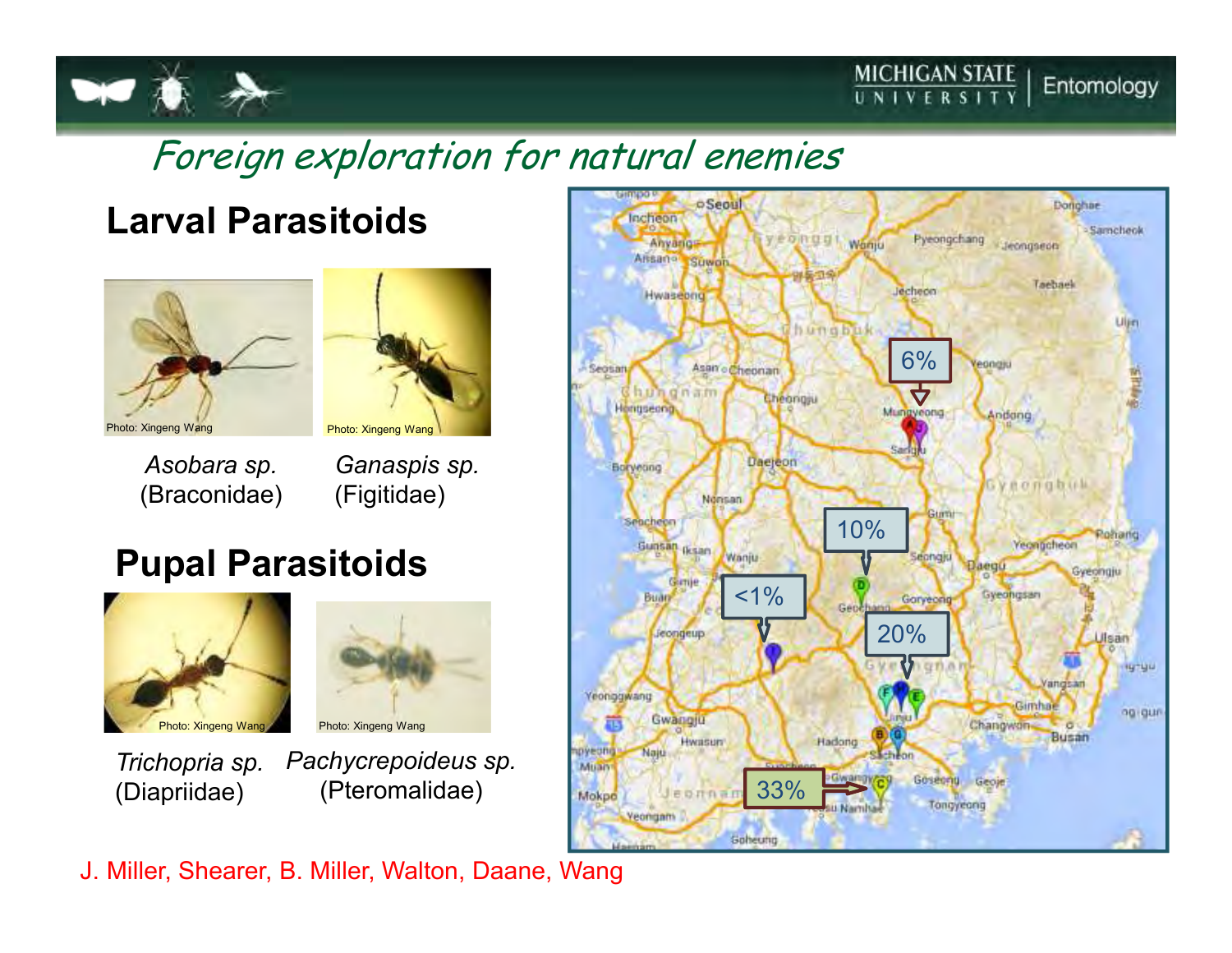

### Summary: Classical biological control

1) OSU researchers collectedin So. Korea and parasitoids reared are currently in the UCB Quarantine;



2) 4-5 parasitoid species were recovered, with all species easily reared on SWD and one species appearing to be a specialist on SWD

3) Focus now is to conduct quarantinestudies, obtain USDA APHISrelease permits.



MICHIGAN STATE